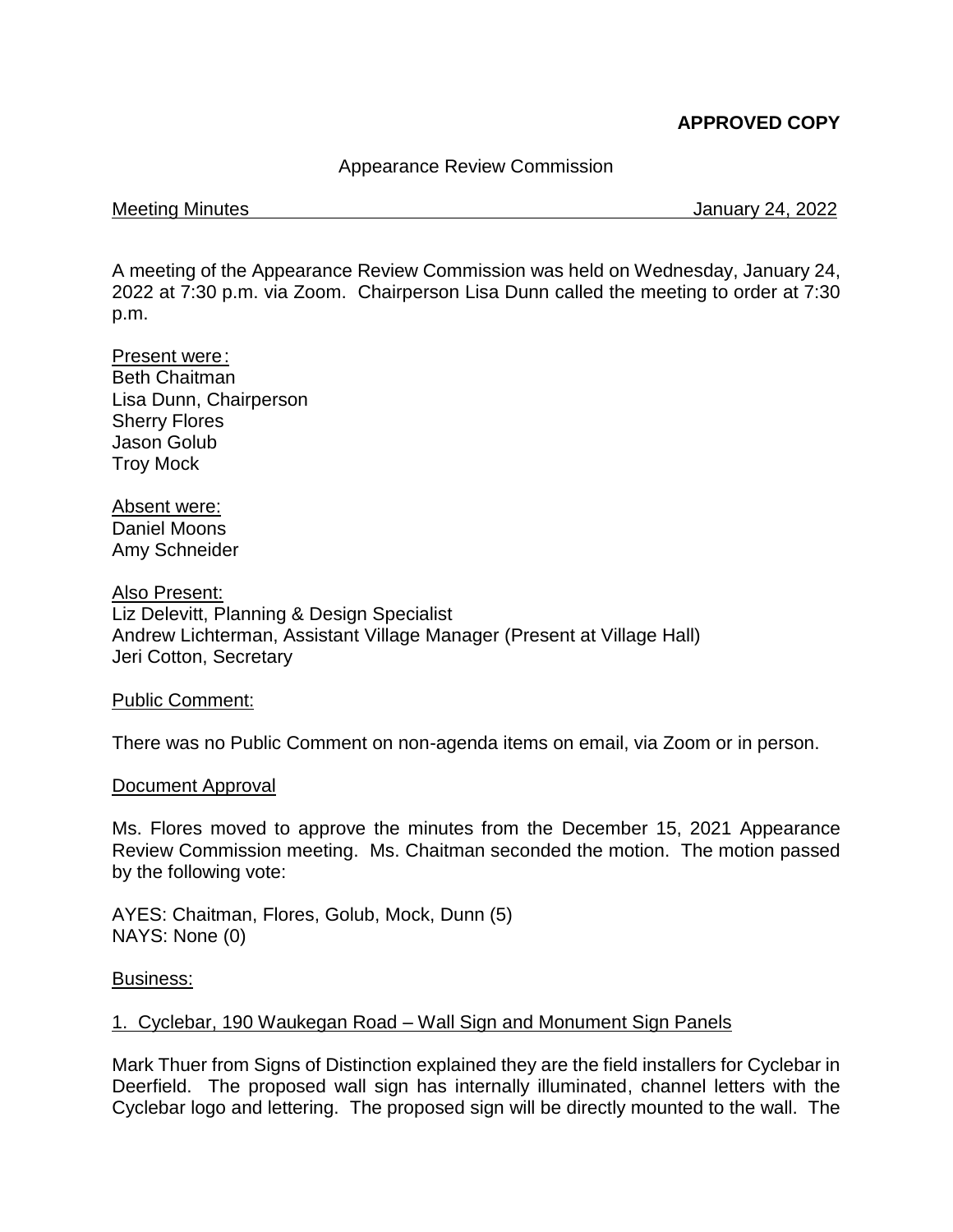Appearance Review Commission January 24, 2022 Page 2 of 6

sign is to be centered horizontally and vertically on the storefront. The logo is 24" high, and the letter height is 14-5/8 inches. The power source is behind the wall, and the disconnect switch is existing on the lower right portion of the storefront.

The proposed tenant panel sign will look similar to the wall sign, but the petitioner has agreed to match the heights and colors of the existing monument sign panels. The letters will be 3M #3630-127 Intense Blue, and the logo will be 3M #3630-53 Cardinal Red.

Ms. Flores moved to approve the wall sign and tenant panel signs for Cyclebar as proposed. Mr. Golub seconded the motion. The motion passed by the following vote:

AYES: Chaitman, Flores, Golub, Mock, Dunn (5) NAYS: None (0)

## 2. Old National Bank, 725 Waukegan Road – Signage

Bill Holley with Bright Light Sign Company explained First Midwest Bank was purchased by Old National Bank, and they want to update their current signage. There are currently two (2) monument signs, one (1) non-illuminated wall sign and one (1) illuminated wall cabinet sign on the property. The new signs will be of similar to the existing signs but with the new bank branding.

Mr. Holley explained the existing west elevation wall cabinet sign will be replaced with a new cabinet of the same size. The new 14' wide x 2' high cabinet will be LED illuminated, routed-out and backed with blue and yellow Plexiglass. The east elevation sign will be composed of non-illuminated, channel letter letters mounted to the wall. The sign will be 12'-4¾" wide with a 16" tall logo and 8" letters in the bank's blue and yellow colors. The two (2) existing monument sign cabinets are proposed to be refaced with Lexan faces. The aluminum frame and LED illumination will be reused. The new faces will increase the depth of the monument signs to 23½" inches deep, which is wider than the current 20" depth. Ms. Delevitt noted the directional signage included in the drawing set meets the Deerfield Zoning Ordinance and does not require ARC approval.

Ms. Delevitt explained First Midwest Bank was initially approved for two (2) wall signs and the Waukegan Road monument sign. The approved signs fit within the Zoning Ordinance. In 2001, the bank was approved for an off-site sign on Deerfield Road. During the time period of 2012 – 2015, the signs were all changed without Village approval. All of the signs became smaller, but the monument signs were widened to 20" deep instead of 12" deep. The Village Code only permits a sign depth of 12 inches maximum for monument signs. If the proposed monument signs are greater than 12", they will require an exception (variation) from the Plan Commission and Board of Trustees. Mr. Holley noted 12" does not provide enough width for the sign's structural components and avoid hot spots. He will go back to the bank to determine the next steps, but believes they will go for a variance.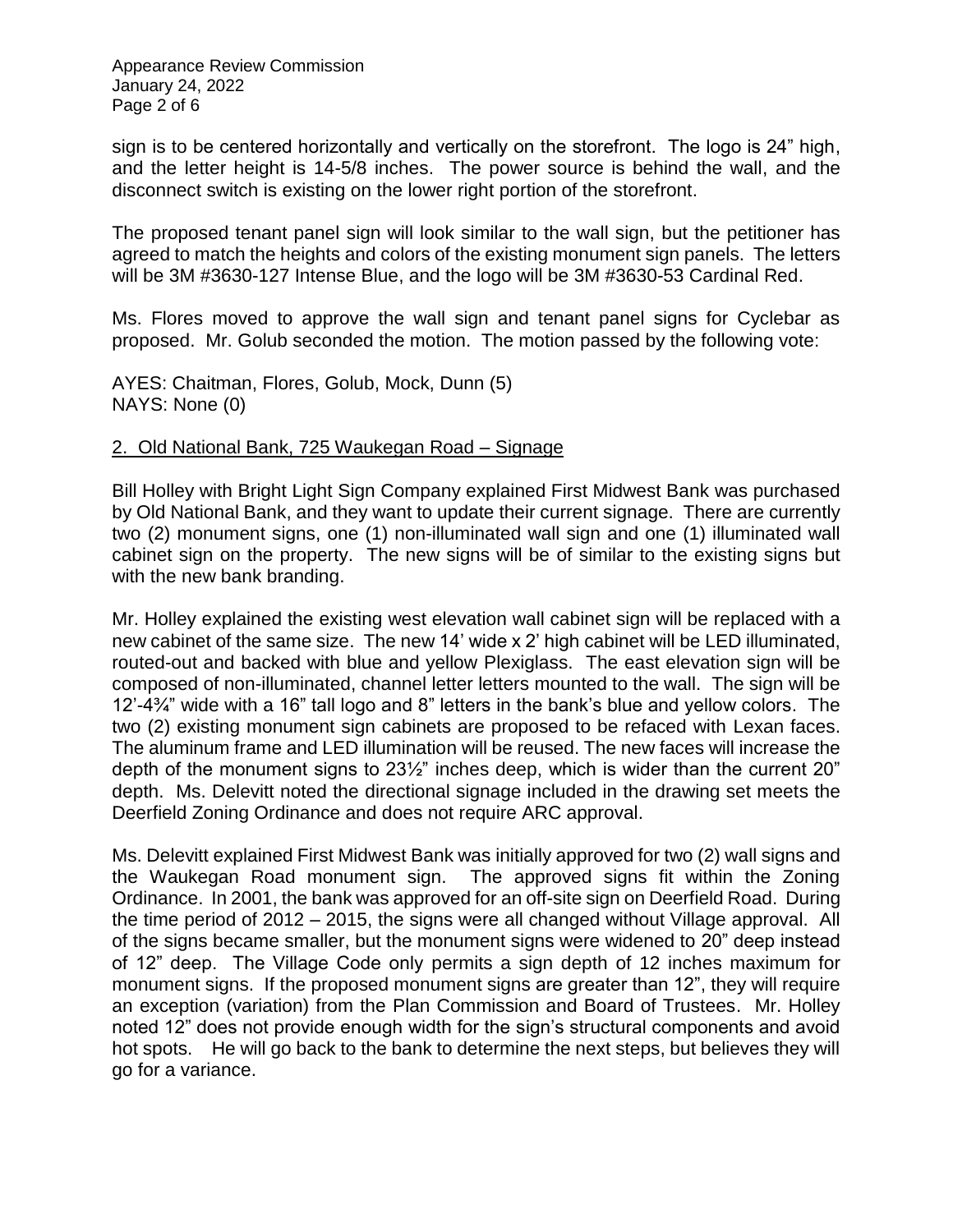Appearance Review Commission January 24, 2022 Page 3 of 6

Mr. Mock expressed concern about the appearance of the monument signs. He questioned whether there are color restrictions within the Village of Deerfield. Ms. Delevitt explained the Appearance Code states: *"Signs and graphics shall have a harmonious relationship with their building and site and to the architectural character of the surrounding area and the Village in terms of size, shape, material, color, texture, lettering, arrangement and lighting."* Mr. Mock is okay with the size of the signs, but believes the colors are not harmonious with the existing architecture. Ms. Flores believes the yellow is not harmonious with the architecture. She is okay with the proposed size. Mr. Golub does not believe the 12-inch depth restrictions are practical and is okay with the deeper sign. He does not believe the proposed colors work with the color palate of the building. Mr. Golub suggested keeping the silver background with the blue band and white letters. Ms. Chaitman agrees if the yellow was replaced with a silver, it would be better. Ch. Dunn agrees the colors do not fit in with the building, shopping center or Village Center. She does not believe a wider depth sign should be allowed without a clear reason for the larger sign. The proposed sign is almost double of what is permitted in the Zoning Ordinance. Mr. Golub noted the colors do not wrap around the sign.

The Commissioners discussed the proposed west wall sign. Mr. Mock believes the yellow stripes attract too much attention. He would prefer the Old National Bank lettering without the logo. Ms. Flores questioned the contrast between the silver cabinet and the blue letters. Ms. Chaitman noted the current sign has much better contrast than the proposed sign. Mr. Golub suggested removing the logo entirely and enlarging the letters. He noted the same could be done for the monument sign. Mr. Mock believes the new signs would be fine, without the logo. The Commissioners discussed the proposed non-illuminated east wall sign. Ch. Dunn is not in favor of the logo on this sign either. She believes the sign would look more harmonious in one color. The size and placement are fine. Mr. Golub believes the east elevation wall sign looks nicer than the cabinet sign in the front of the building.

Mr. Holley explained the blue and yellow stripes are part of their corporate logo, and the bank wishes to use it on all of their signage. He noted they are working with Old National Bank for all of their new branches in the Chicagoland area, and Deerfield is the only town that has questioned the logo. He will go back to the client to determine how to proceed. Ms. Flores believes the colors look similar to the Swedish flag. Ch. Dunn noted the Village is strict on their signage and does not always approve the use of a logo. Mr. Golub noted Chase Bank was required to change their signage when it came through the Commission. Ms. Flores showed a photo of a different Old National Bank sign that does not have the yellow sign. Mr. Golub noted there are a number of different Old National Bank signs. Ms. Delevitt noted the Commission does not appear to be in favor of the petition and suggested the petitioner return with revised signage. Mr. Holley requested the Commission vote on the signs as presented.

Mr. Mock moved to deny the Old National Bank signs as presented. Mr. Golub seconded the motion. The motion passed by the following vote: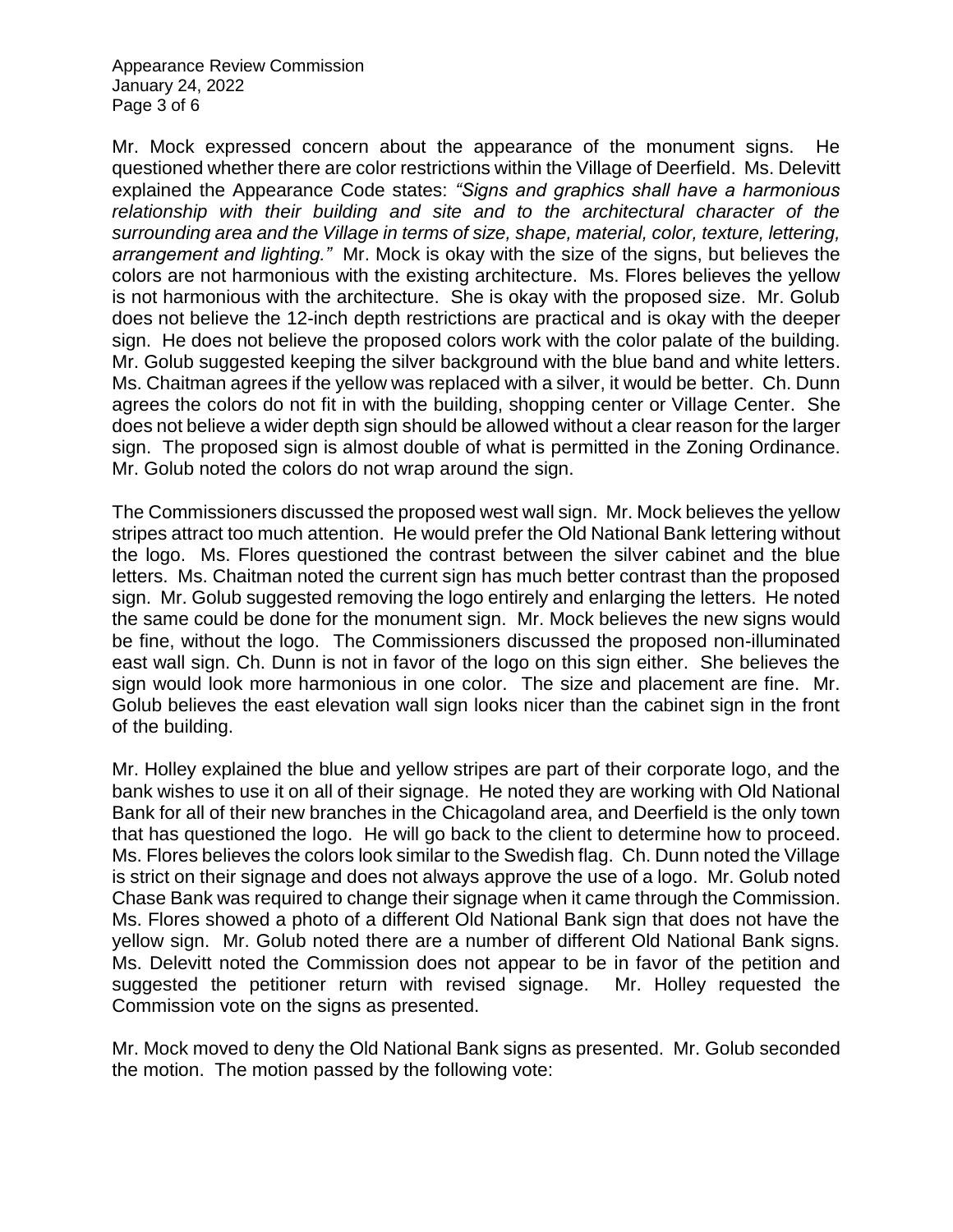Appearance Review Commission January 24, 2022 Page 4 of 6

AYES: Chaitman, Flores, Golub, Mock, Dunn (5) NAYS: None (0)

Mr. Holley will return to the Commission with revised signage. Mr. Golub suggested having the individual channel letters on both the east and west elevations. Mr. Holley explained that would require a lot of holes in the brick while the box sign only requires one hole plus the mounting holes. Mr. Golub believes there are other options that would look nicer than the cabinet sign.

Mr. Golub moved to continue the petition for further discussion at the next meeting. Mr. Mock seconded the motion. The motion passed by the following vote:

AYES: Chaitman, Flores, Golub, Mock, Dunn (5) NAYS: None (0)

## 3. Deerfield Square Office & Retail Building, 728 Waukegan Road – Renovation Preliminary Review

Chris Siavelis, Jeff Malk and Chuck Malk with CRM Properties and Jesper Dalskov with Stantech Architecture were present. Mr. Siavelis explained they are seeking preliminary comments for renovating the Barnes & Noble tenant space. They would like to break up the first floor to create individual storefronts and use the second floor as office space. In addition, they propose adding more hardscape along the inner drive of the shopping center to create more space for outdoor dining.

Mr. Dalskov explained the facade is composed of six (6) window bays that are 25 feet wide each for a total of 150 feet. The existing cornice element will be removed, taking the maximum building height down to 41 feet. Mr. Dalskov presented the proposed materials, including a classic red brick, neutral gray brick, dark metal and wood canopies. He believes the palette to be representative of Deerfield Square but more contemporary. The variety of materials and heights give the individual storefronts their own unique identity. There is ample storefront glazing for visibility as well as natural light for the office component. Mr. Dalskov noted the proposed outdoor seating area would be determined by the tenants. They propose a brick knee wall with plantings to buffer the outdoor seating area from the parking lot.

The rear elevation changes include additional windows and a neutralized color palate. The stone and brick will remain unchanged. Mr. Siavelis noted a detailed landscape plan would be included for the next round. He believes the design is a great solution for the modernization of the Barnes & Noble space.

Ms. Flores likes the proposed outdoor seating. She asked if the proposed gray brick could be changed to red brick. Mr. Mock believes this is well done and complements the approved residential building. Mr. Jeff Malk added the 711 Building was also designed to tie in with the rest of Deerfield Square. Mr. Golub considers this to be a great proposal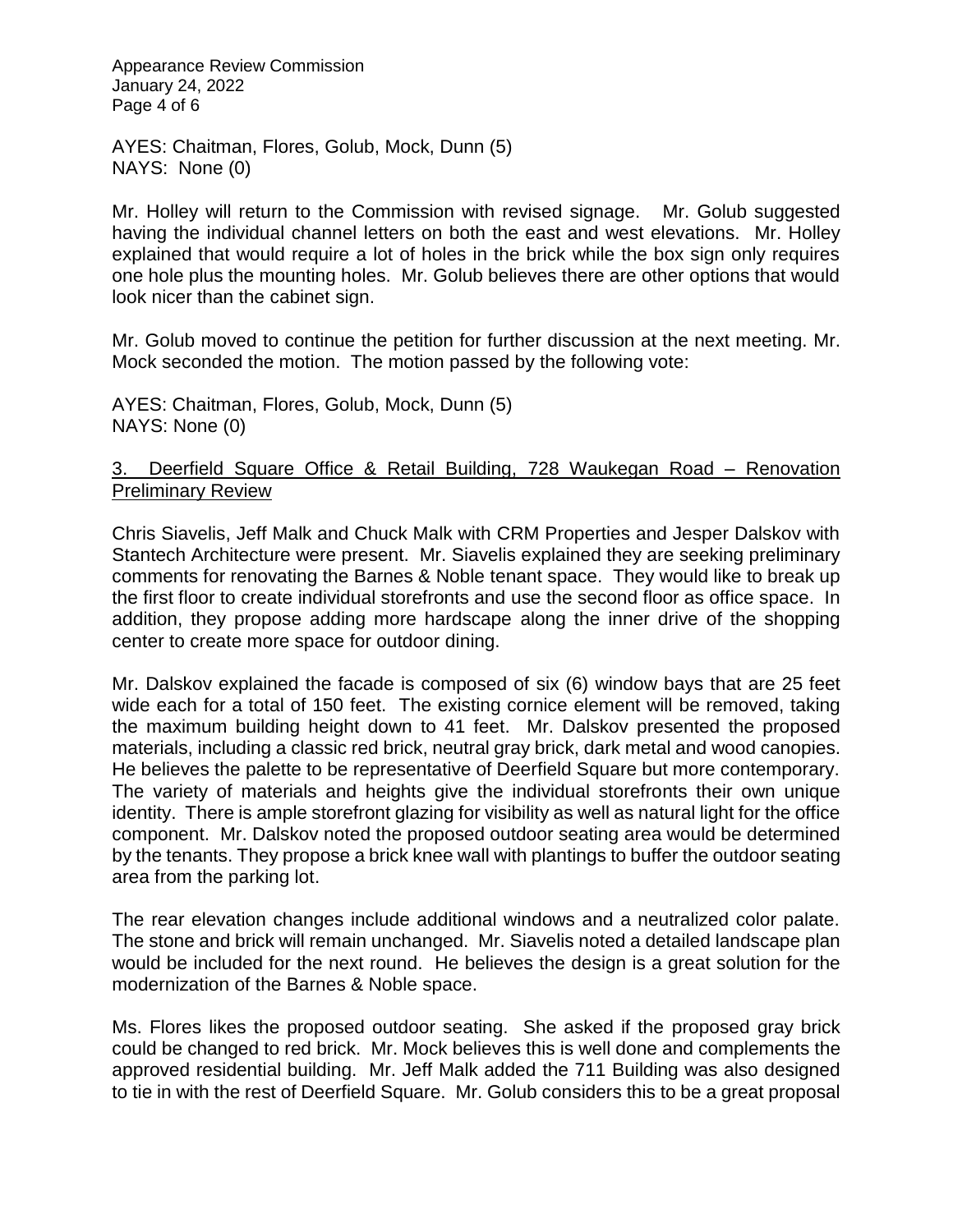Appearance Review Commission January 24, 2022 Page 5 of 6

for the reuse of Barnes and Noble. He brought up several things to consider before the next meeting, including second floor signage, exterior lighting, a separate employee parking and entrance, and brick detailing. Ms. Chaitman likes the new facade and modernization of the exterior of the building. Ch. Dunn likes the outdoor seating area and walkway and feels this makes it more pedestrian friendly. She questioned the gray brick and believes red brick may look nicer. Ch. Dunn suggested varying the roofs. Mr. Siavelis noted much of this is being considered, and they will return with more detailed drawings at the next meeting.

## Items from Staff:

## Resolution to Approve Updated Rules of Procedure for the Appearance Review **Commission**

Village Attorney Benjamin Schuster explained the Village is in the process of revising the Zoning and Municipal Codes to mirror current practices. The Village Code provisions do not necessarily reflect ARC operations. For example, the Code states the ARC has five (5) members and engages in Public Hearings. There are many places in the Village Codes that deal with the jurisdiction of the ARC. The Board will also consider an Ordinance to clean up the various issues. The ARC's Rules of Procedure is a supplementary document to the Village Codes, which also needs editing. Mr. Schuster wants to ensure the ARC's Rules of Procedure are consistent with current practice. Ms. Delevitt noted one change would be eliminating the Vice Chairperson appointment. If the Chairperson is unavailable, the Commission would vote to appoint a temporary Chairperson at the beginning of the meeting.

Administrative approval process for certain sign packages was also discussed. If a sign package meets the set criteria it can be approved administratively. The Zoning Ordinance will be updated to allow for this. Mr. Golub questioned whether the Commission should review the Appearance Code to make sure it is still current. Mr. Mock noted the Board frequently grants the same variances for signage. A good example of this, is the ground sign width greater than 12". Ms. Delevitt noted this is something Staff has discussed changing.

Mr. Golub moved to approve the Resolution to update the ARC's Rules of Procedure as presented. Ms. Chaitman seconded the motion. The motion passed by the following vote:

AYES: Chaitman, Flores, Golub, Mock, Dunn (5) NAYS: None (0)

Ms. Delevitt reported the February 28, 2022 meeting will have the Starbucks patio, Old National Bank and a possible new business in Deerfield Square.